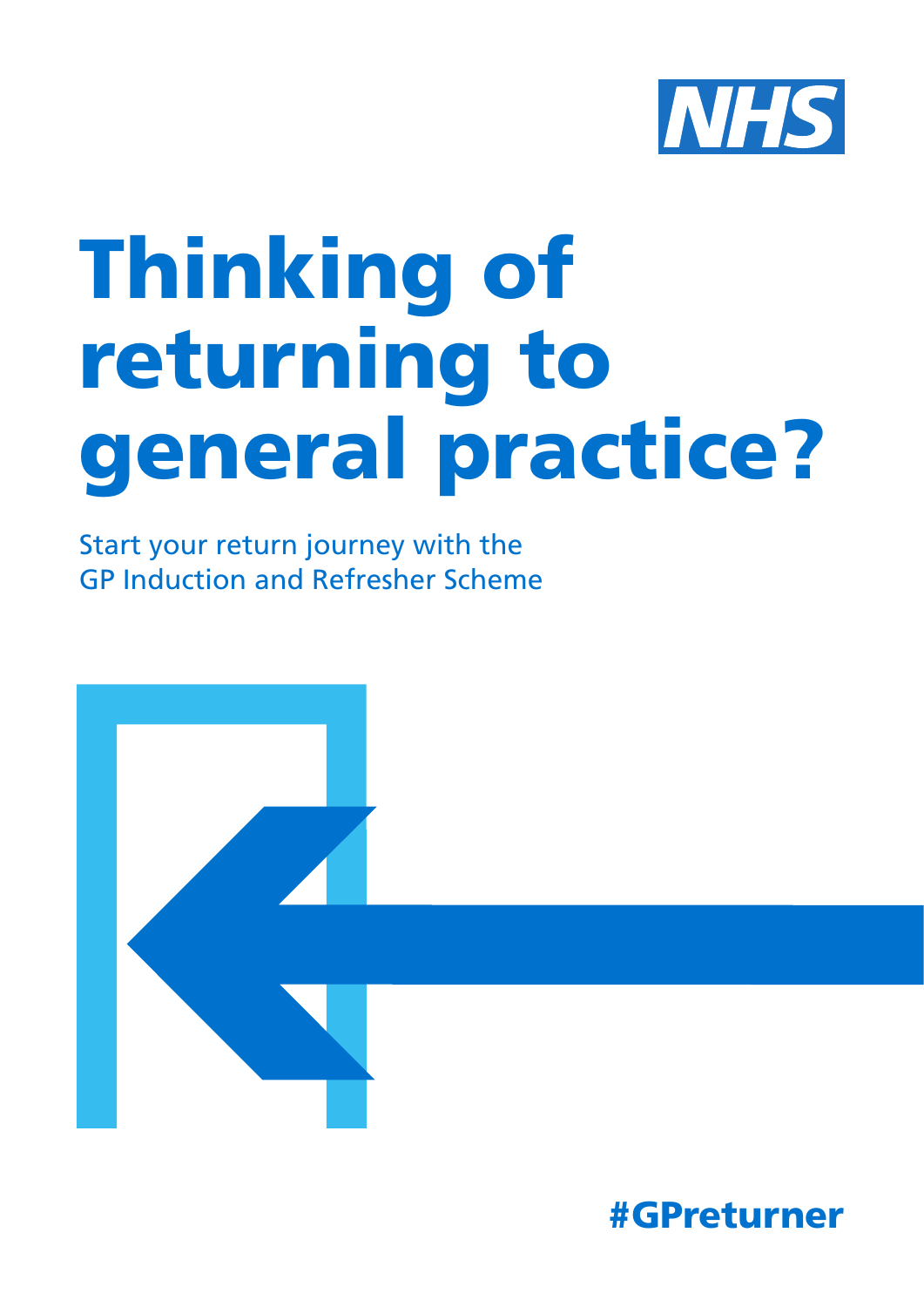I love being a GP - it's the<br>
one on one interaction,<br>
you really get to know<br>
your patients: you one on one interaction, you really get to know your patients; you see the mother, the grandmother, the child. It's very much about getting to know the family and helping them. And most importantly, it allows you to work but also be at home and spend lots of time with your family if that's what

is important to you.<br>Dr Mansi Shah, a GP in London<br>who came back to practice after<br>having children. who came back to practice after having children.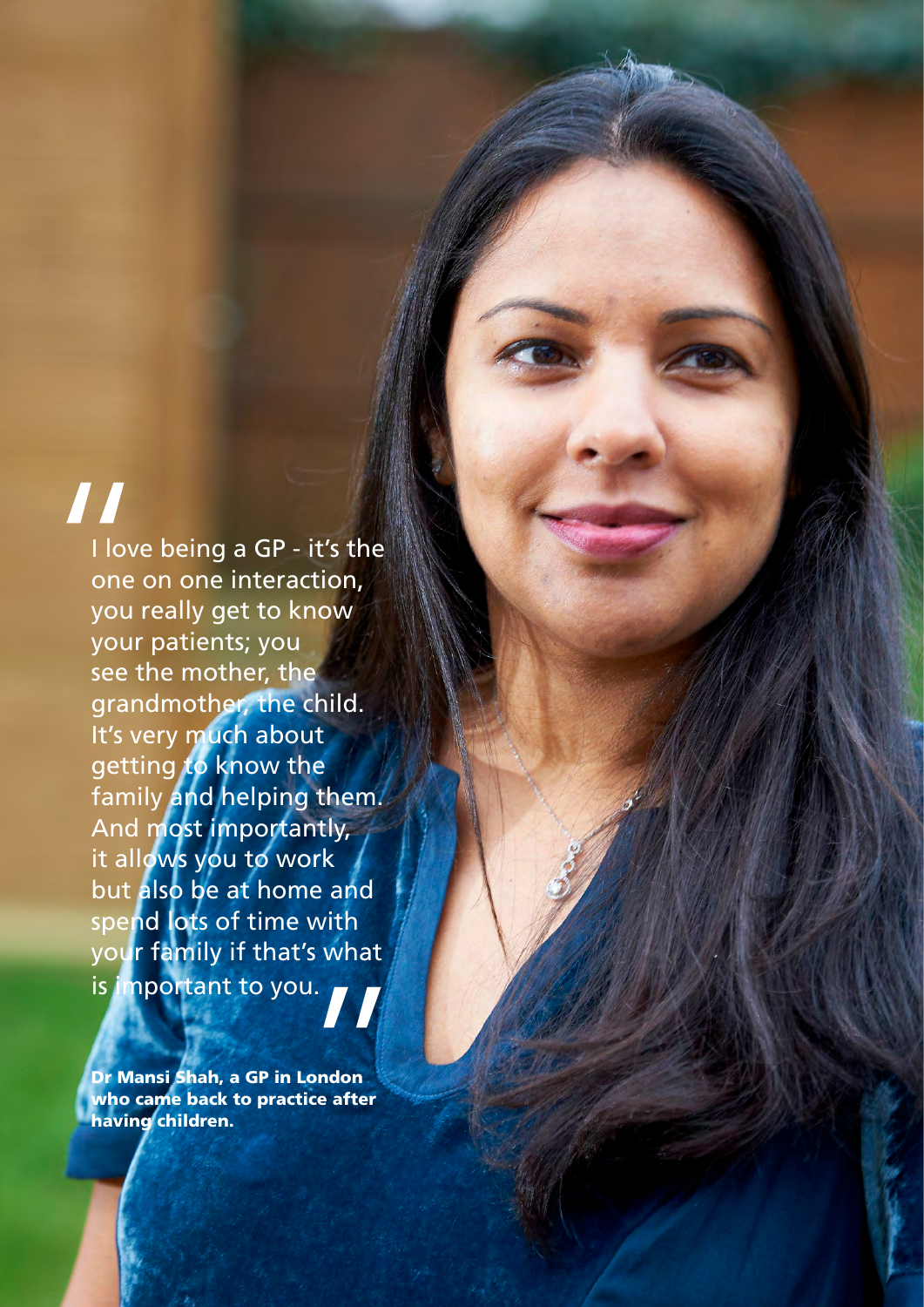

## Contents

| 4  | Welcome                                         |
|----|-------------------------------------------------|
| 5  | About the scheme                                |
|    | What's involved?                                |
| 10 | Supporting you on your journey                  |
| 11 | Getting in touch and applying<br>for the scheme |

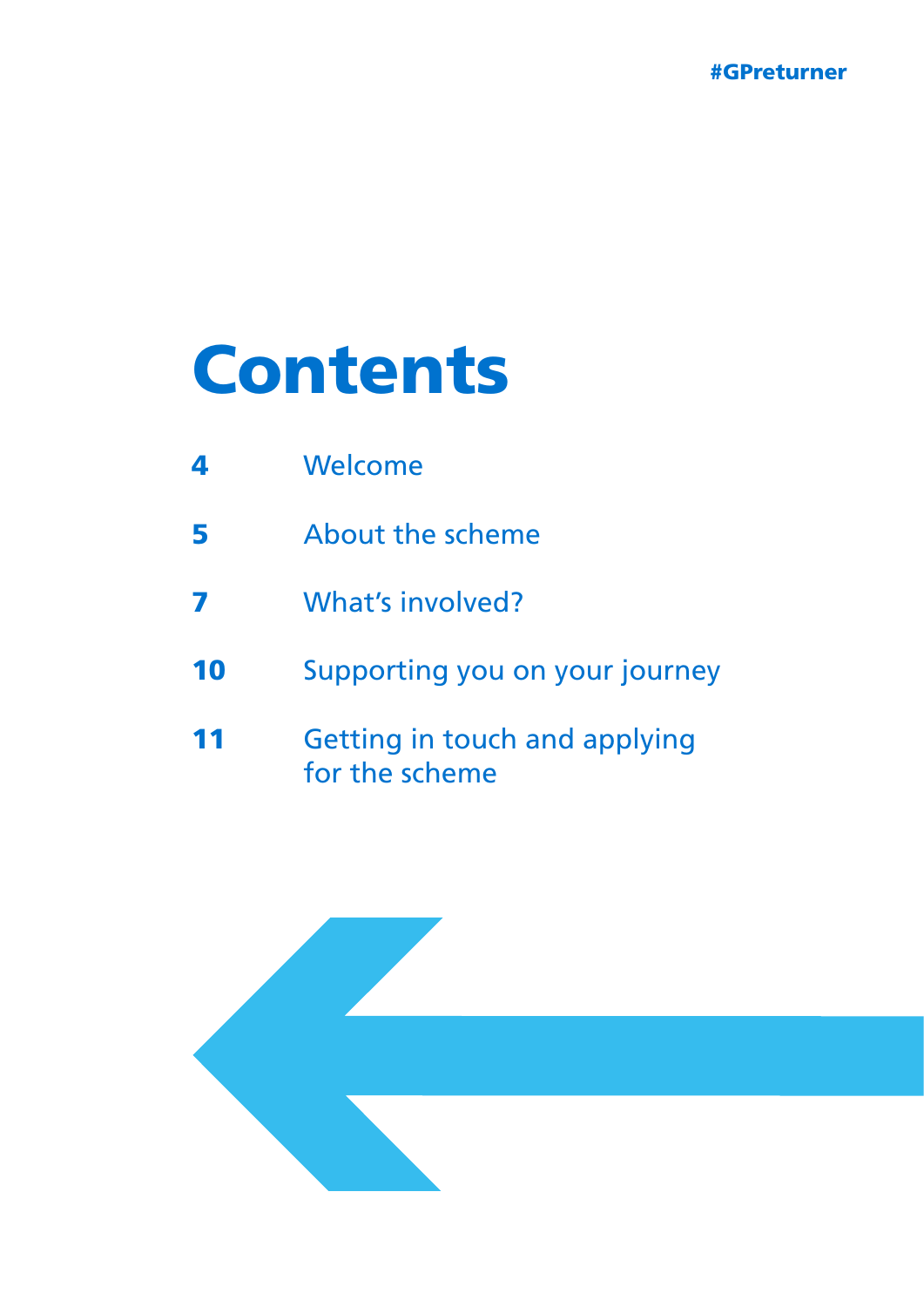## **Welcome**

There are lots of reasons why you may have taken a break from working in NHS general practice. Sometimes it's to take time out to raise a family, move or work abroad or to gain experience in a different profession or role.

Whatever the reason, there is a direct route for those that wish to return to a career in NHS general practice through the GP Induction and Refresher (I&R) Scheme.

> supported route for qualified GPs you'll be coming back to one of the to return to NHS general practice in most rewarding, challenging, flexible England. It's tailored to meet your and diverse careers in medicine. needs, experiences and personal commitments, and has lots of new This brochure describes the refresher features to make things simpler for route and how a qualified GP, with practical support, and access to a to general practice after a break of dedicated account manager to quide two years or more. you through the process. If you are working or living overseas, you can start the scheme before you move back to England.

> The scheme provides a safe and Whatever your reason for returning,

you. This includes more financial and previous NHS GP experience, can return

If you would like to find out more about the scheme you can:

- Visit our website: [\(www.gprecruitment.hee.nhs.uk/Induction-Refresher\)](https://gprecruitment.hee.nhs.uk/Induction-Refresher)
- Email us on [IandR@hee.nhs.uk](mailto:IandR@hee.nhs.uk)
- Watch our short **[animated film](https://www.youtube.com/watch?v=GVU5i1Gdi4A)** which explains what's involved.
- Contact your local Health Education England I&R lead for an informal discussion about the scheme. Their contact details are on our website [\(www.gprecruitment.hee.nhs.uk/Induction-Refresher/Contact\)](https://gprecruitment.hee.nhs.uk/Induction-Refresher/Contact).

The I&R Scheme also supports the safe introduction of overseas GPs who have qualified outside the UK and have no previous NHS experience. These GPs follow the induction route and more information about this can be found on our website [\(www.gprecruitment.hee.nhs.uk/Induction-Refresher\).](https://gprecruitment.hee.nhs.uk/Induction-Refresher)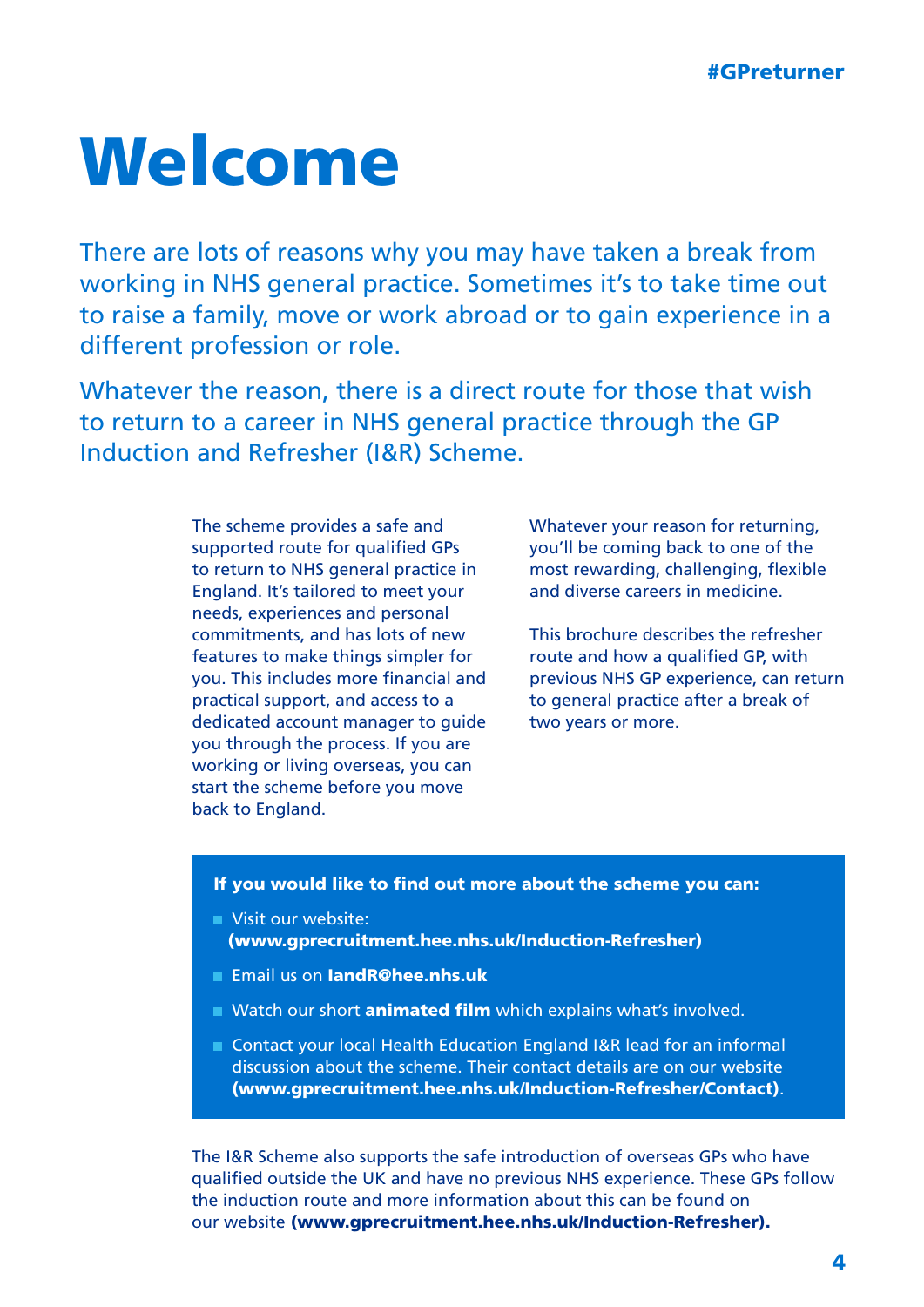# About the scheme

### The refresher route

The refresher route within the I&R Scheme is designed for GPs who have previously worked as an NHS GP, have been on the General Medical Council (GMC) Register and NHS England's Medical Performers List (MPL), and would like to return to general practice in England after taking a break of two years or more.

#### If you are joining our scheme you will have access to:

#### Dedicated practical support

- One single point of contact through the GP National Recruitment Office (GPNRO).
- A dedicated account manager to help guide you through the entire process and help with practical things such as completing paperwork. Your account manager is part of a national support team based in Liverpool.

#### Support and learning tailored to your needs

The scheme includes a range of assessments and learning opportunities including a supervised placement in a GP surgery. Your placement will be tailored to meet your needs, experiences and personal commitments.

#### Financial support

There's also financial support available when you are on the scheme. This includes help with costs such as indemnity and a monthly bursary of up to £3,500 while you are on a placement in a GP surgery. You can find out more about how you can get help with funding on [page 10](#page-9-0).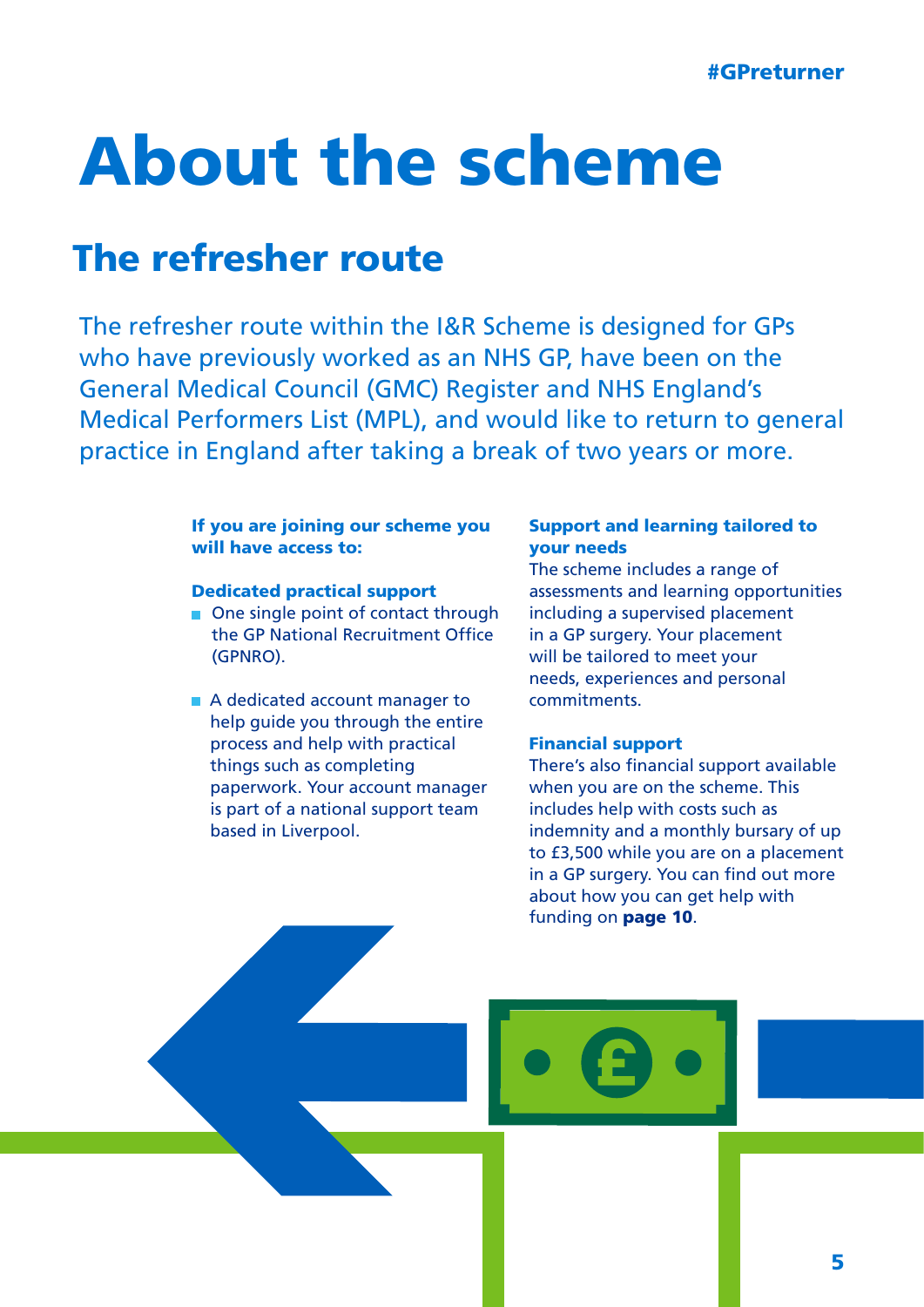#### #GPreturner

I'm absolutely delighted by<br>
I'm absolutely delighted by<br>
what I have achieved. It's<br>
obviously the right thing<br>
for me at my stage in life what I have achieved. It's obviously the right thing for me at my stage in life.

After taking time out of general " practice to work in public health, Dr Frances Clement is now working as a salaried GP for Royal Primary Care in Chesterfield.

### Checking you qualify for the scheme

To qualify for the scheme you need to To practise as a GP in the NHS in have in place the necessary licenses and England you will be required to qualifications and to have practised or apply and be granted approval by trained as an NHS GP. NHS England to be included on the

- or JCPTGP) or, if you have qualified outside the EU, hold a Certificate of Eligibility for GP Registration (CEGPR) or hold EU rights.
- On the GMC GP Register, without GMC conditions or undertakings (except those relating solely to health matters) and hold a current licence to practise as a GP.

general practitioner in the UK (CCT fully independent general practitioner. MPL. This approval is granted 'with You will need to be: conditions'. Once you have completed the I&R Scheme you will be granted  $\blacksquare$  Medically qualified and have full inclusion on the MPL (without completed formal training as a conditions) and allowed to work as a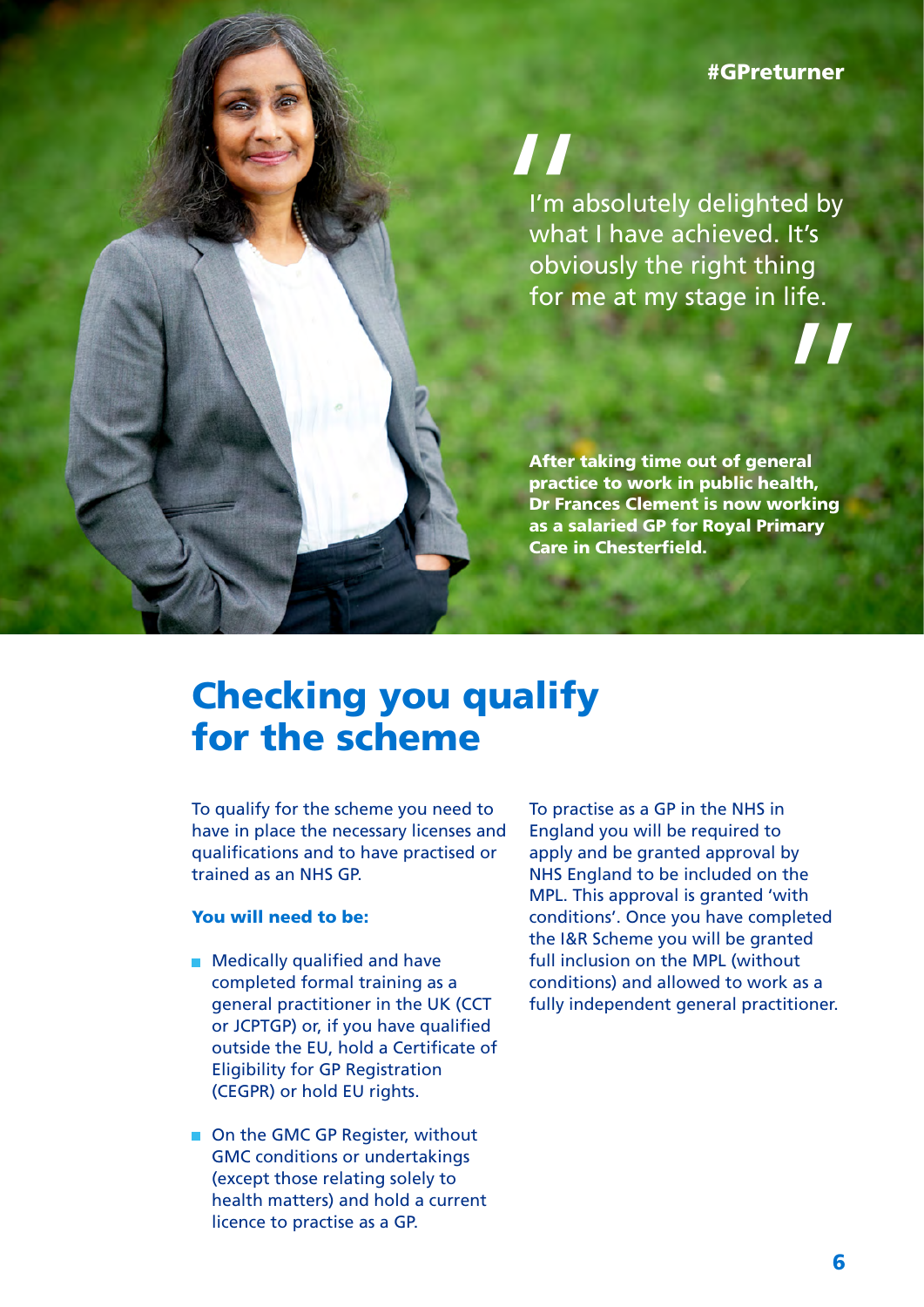# What's involved?

The I&R Scheme includes a range of assessments, learning and support. The assessments help us support you on your journey, and check that your skills and knowledge are up to date before you return to practice.

#### What's the assessment process?

Once you register for the scheme you will be contacted by a member of staff from the GP National Recruitment Office (GPNRO). Your application will be shared with your dedicated account manager who will be in touch to help support you through the process.

You will have a review of your qualifications and work experience with an Induction and Refresher lead for your area and you may be invited to take a learning needs assessment. The Induction and Refresher lead is usually someone from the local Health Education England office in the area where you are planning to practise.

Depending on your needs and experience, the learning needs assessment will include a career review interview and multiple choice questions.

You may also be asked to complete a simulated surgery assessment and a supervised placement in a GP surgery with work based assessments. These are described in more detail on **[page 8.](#page-7-0)** 

#### The portfolio route

There is also the option of a portfolio route. This is designed for GPs who have previously worked in the UK but are now working overseas. It allows you to supply a portfolio of documents from your current place of work (within primary care) that demonstrates your skills have been maintained while overseas. It can be completed while you are working abroad. There is a one month placement to help re-orientate yourself and a report to be completed by your educational supervisor after your return to the UK. For more information about this route and applying, please see RCGP website [\(www.rcgp.org.uk\).](http://www.rcgp.org.uk)

Being a GP is still a very worthwhile job, even though it is also very tough. You have<br>to know a lot about everything and you<br>have to make decisions every 10 minutes have to make decisions every 10 minutes but there is still a lot of job satisfaction. I enjoy supporting GPs to come back to a career they have spent many years training for and which they enjoyed. My role is about supporting them while they refresh their skills, competencies and confidence so they are ready to make a safe return back to general practice.



GP educational supervisor, Dr Helen Rainford is an enthusiastic advocate of the scheme.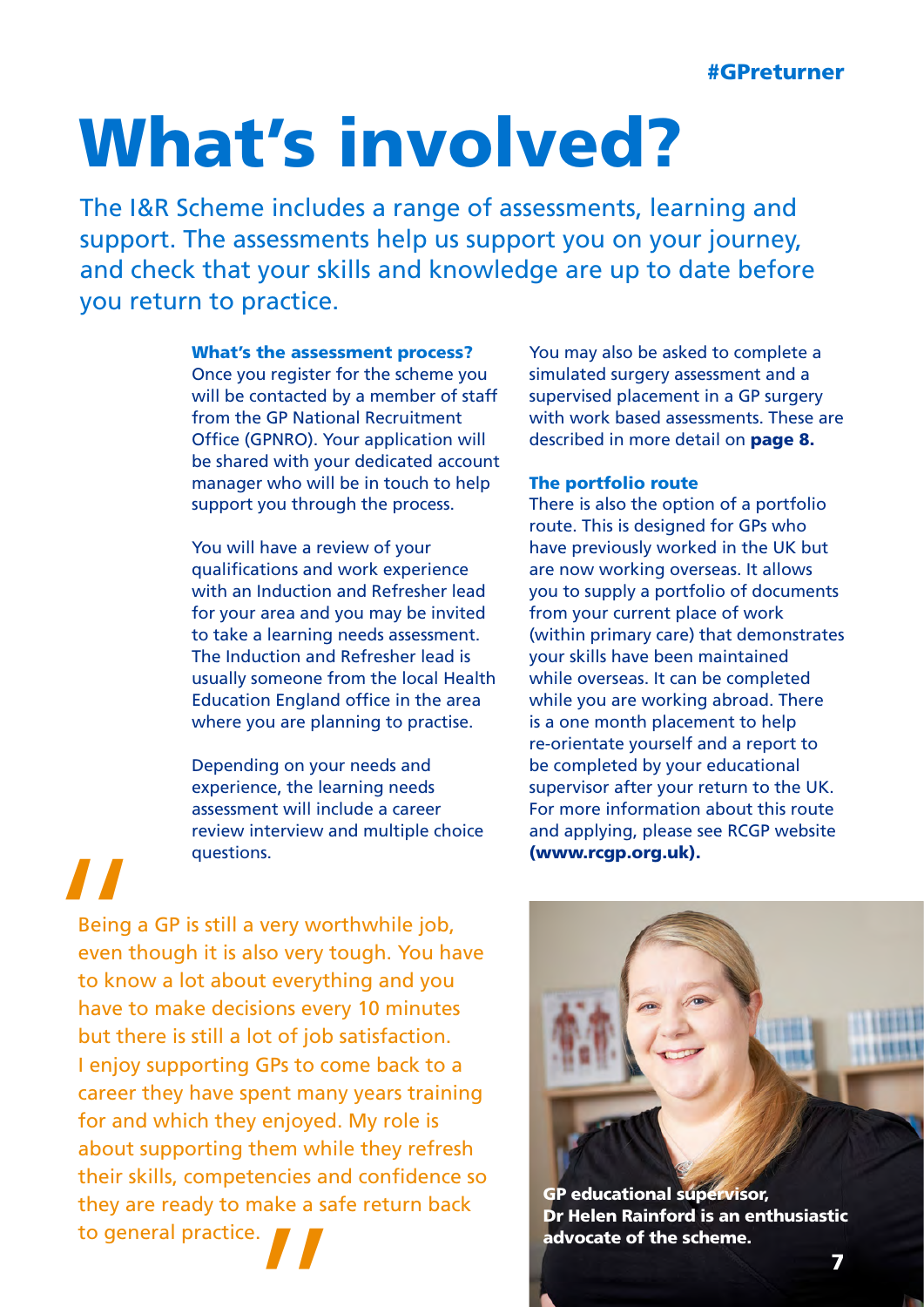#### #GPreturner

<span id="page-7-0"></span>

### Assessments

Following your career review interview, and depending on your needs, you will usually undertake some or all of the following assessments as well as a supervised placement in a GP surgery. Your career review interview can be done by phone or Skype if it is more convenient for you. If you are working or living overseas your career review interview and multiple choice questions (MCQ) can be completed before you return to England.

### Mandatory e-learning modules

You will be required to complete three mandatory modules as part of your application to join the medical performers list (MPL) and successfully complete the refresher scheme. These are on the e-Learning for Health (e-LFH) website. Guidance for accessing the mandatory e-learning modules is available on the website [\(www.gprecruitment.hee.nhs.uk/](https://gprecruitment.hee.nhs.uk/Induction-Refresher)  Induction-Refresher).

#### The three modules are:

- An induction for international and returning GPs
- Safeguarding children level 3 (if you have not already completed this)
- **Safeguarding for adults**

#### Multiple choice questions:

This can be completed online and there are sittings every six weeks throughout the year. These are in venues across the UK and in approved sites worldwide. This means if you are currently living or working overseas you can complete this part of the scheme before you make the move back to England. The MCQs are designed to assess some of the essential competences outlined in the national person specification and are based around clinical scenarios. The assessment is in two parts: a professional dilemmas paper followed by a clinical problem solving paper.

#### Simulated surgeries:

Depending on the outcome of your MCQ you may be required to complete simulated surgeries. These are designed to be like an everyday surgery in any general practice and are aimed at testing your consulting and communication skills. They are held in London and are set in a consulting room with actors playing the role of patients who will come in for 10 minute appointments.

#### Placements and workplace based assessments:

As part of the scheme you will be given a placement within a GP surgery. While on placement you will have work based assessments. These include teamwork, clinical and communication skills based around observed consultations, discussions about cases and observations of clinical procedures. This assessment also includes 360 degree feedback from patients and colleagues. Placements can be full time or part time to fit in with your needs and personal commitments. For example, there is an option to defer the start of your placement for up to a year. You will also have a named GP educational supervisor to support you while on your placement.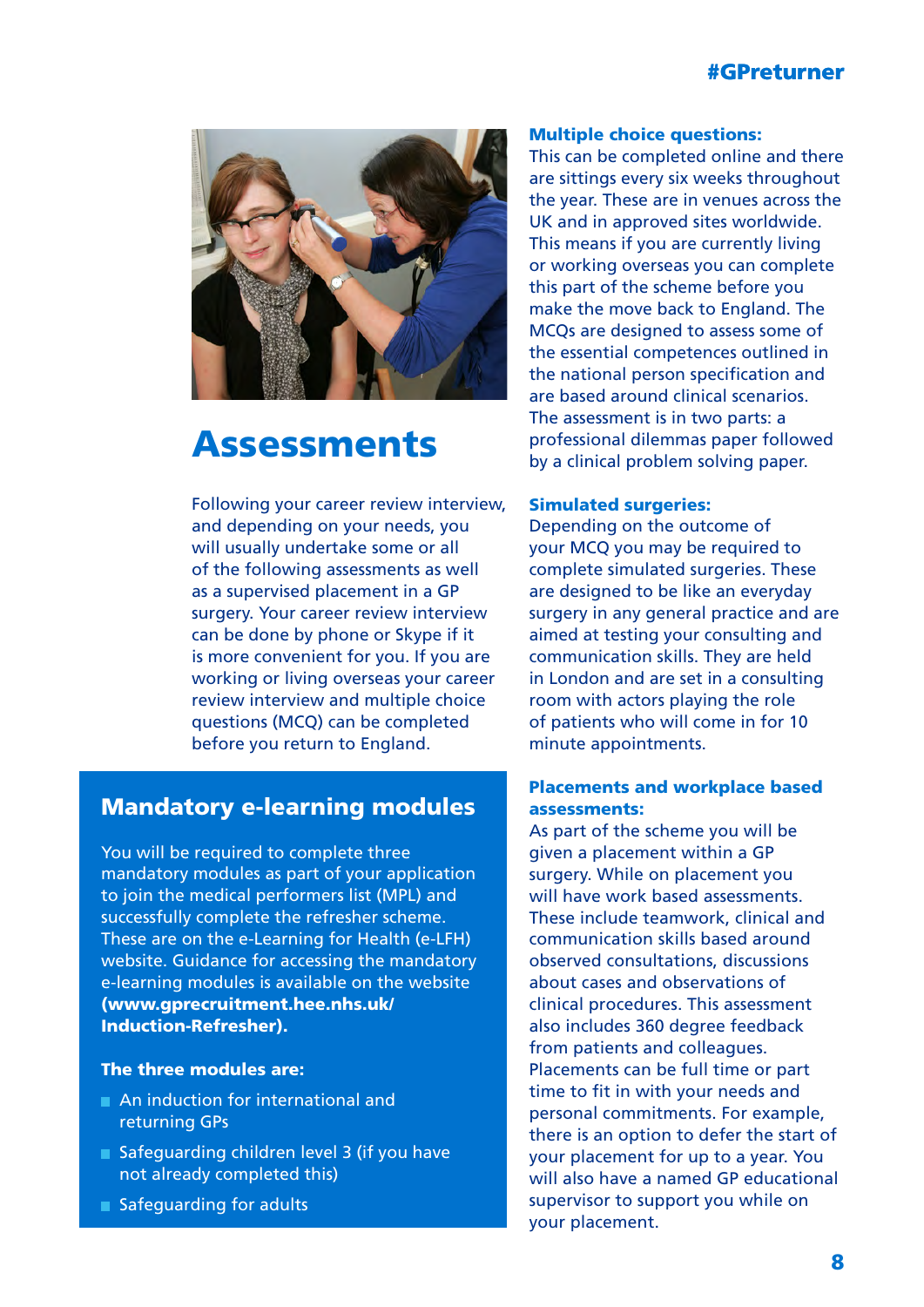#### #GPreturner



### Observational placements

They are one week placements process and before the MCQ. As part of the scheme you will be offered the opportunity to take part in observational placements. These are not mandatory but many doctors find them very helpful. which allow you to spend time with a GP to find out more about their role and the work of an NHS GP in today's rapidly changing service. The placement is designed to be a supportive and informative process and is not used to make selection decisions about you. Instead these placements are about giving you the opportunity to see first-hand what you can expect from your workplace, the role of an NHS GP and to reflect on potential learning needs in a future placement. GPs usually start these placements at the beginning of the

## Fact file



**DURATION:** The time it takes to complete the scheme varies from person to person, as it's tailored to meet your needs and experience.

LOCATION: Some assessments can be completed online and others are held in locations across England. If working overseas parts of the scheme can be completed before you move back to England.



COSTS: There's a range of support available to help cover the costs of assessments, indemnity, DBS checks and GMC membership. There's a placement bursary of up to £3,500 a month too.



 or visit our website [\(www.gprecruitment.hee.nhs.uk/Induction-Refresher\)](https://gprecruitment.hee.nhs.uk/Induction-Refresher) 9 APPLICATIONS: You can register your interest or submit an application at any time of year. You can email landR@hee.nhs.uk to register your interest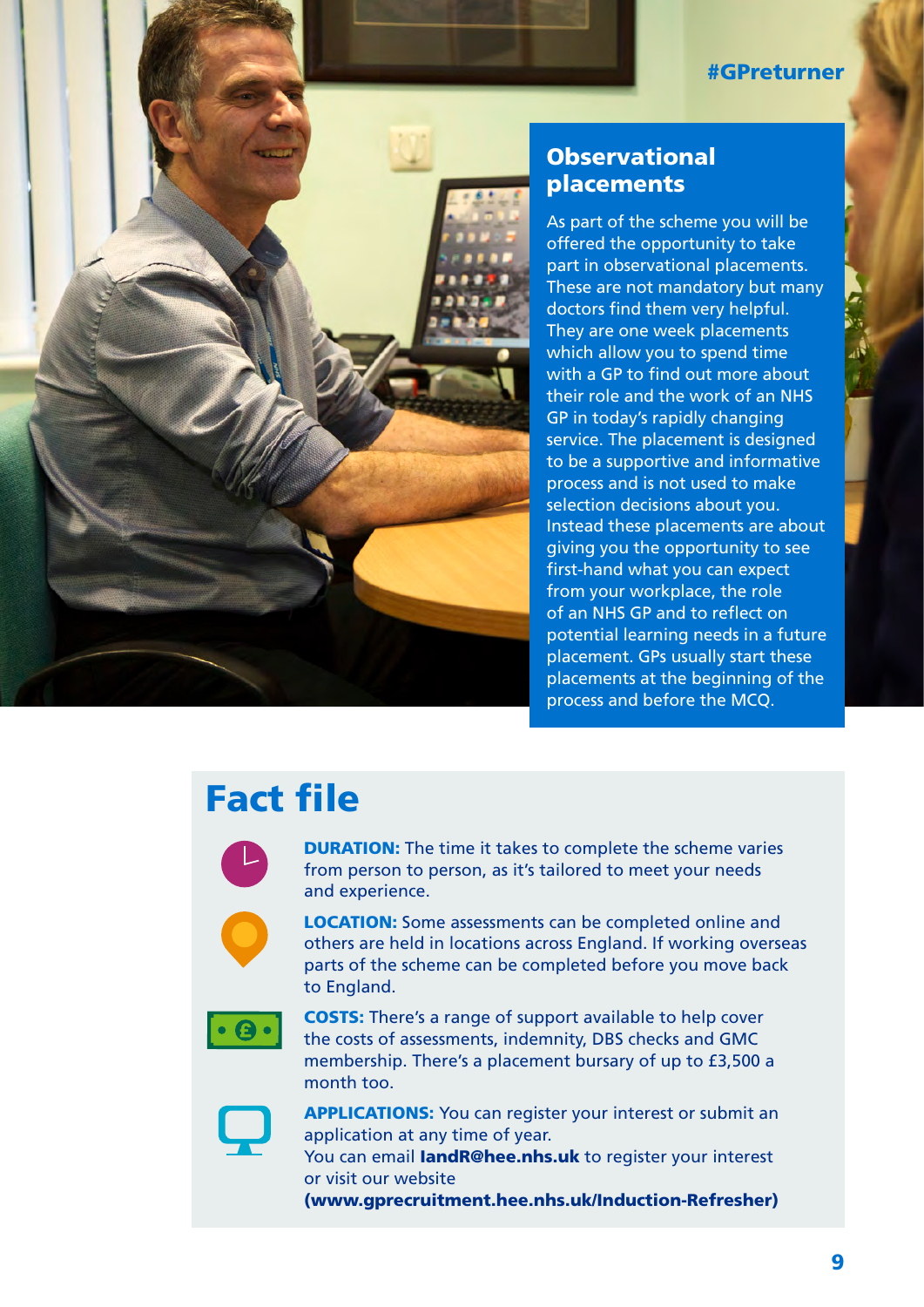## <span id="page-9-0"></span>Supporting you on your return journey

## Practical support

When you register for the I&R Scheme you will be contacted by your dedicated account manager who will guide you through the entire process.

#### Support from your account manager includes:

- Advice on completing forms and paperwork
- Assistance with arranging occupational health assessments
- Advice on arranging indemnity
- Co-ordinating assessments and placements on your behalf.



National Support Team

## Financial support

For many GPs the costs associated with coming back to general practice can put them off wanting to make the return journey. But there is now much more financial support available to help make this easier for you.

#### Those joining the scheme, and existing members, can access the following support:

- A bursary payment of up to £3,500 per month (full time) while on a placement.
- A one-off payment of £1,250 to assist with indemnity costs while on the Scheme. Available until 31 October 2018.
- A one-off payment of £464 towards the costs of GMC membership and DBS fees. Available until 31 October 2018.
- No fees for first sittings of assessments (worth up to £1,000).
- Reimbursement of fees for the portfolio route (worth £950).
- One year's free membership to the Royal College of General Practitioners (RCGP).

Once you've registered for the I&R Scheme your dedicated account manager will advise you on the financial support available.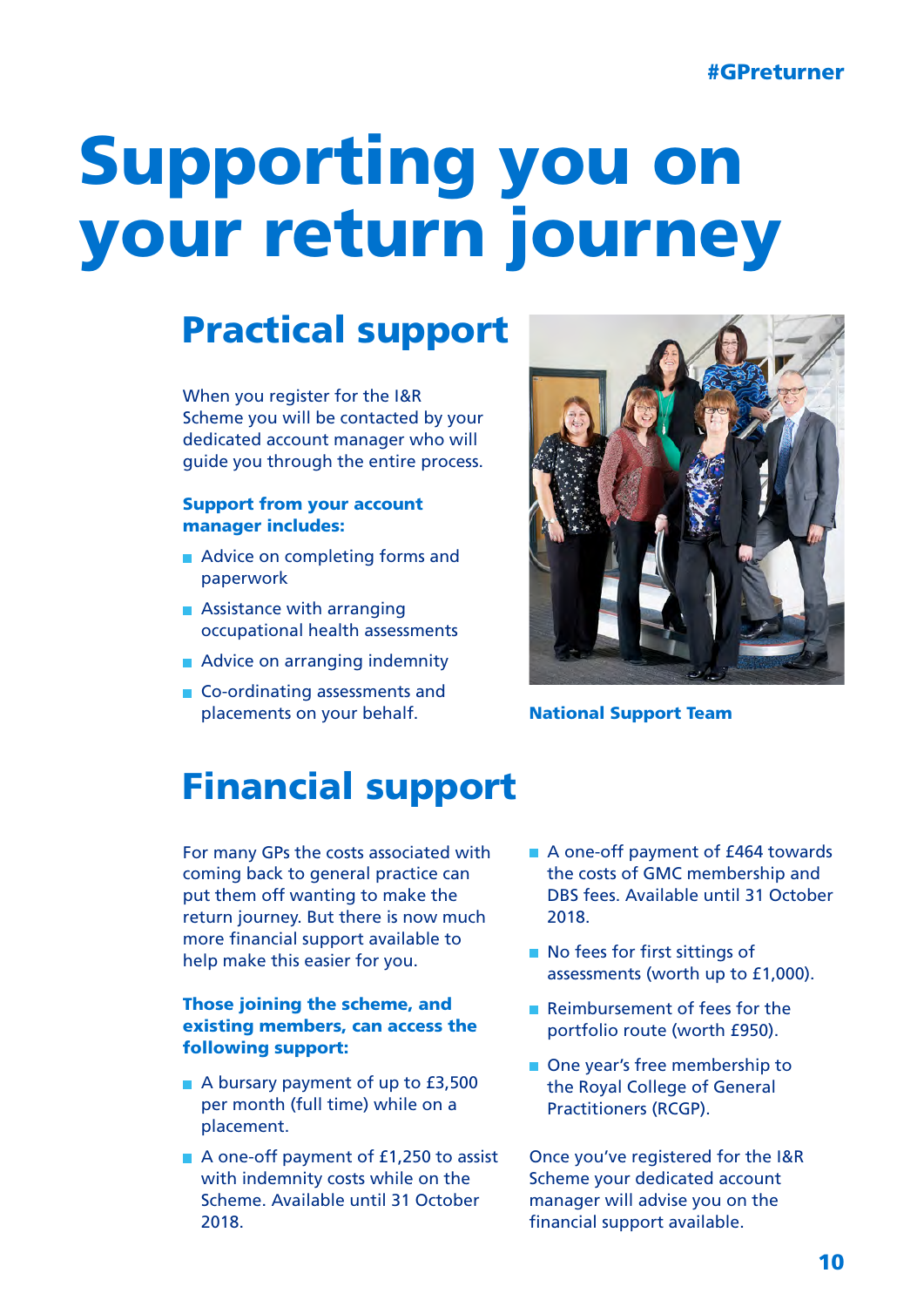# Interested in joining the scheme?

## Register for the scheme

Register your interest for the I&R Scheme as soon as you know you want to join or need advice about it.

### You can do this by

- Emailing us on [IandR@hee.nhs.uk](mailto:IandR@hee.nhs.uk)
- Completing the registration form [\(www.gprecruitment.hee.nhs.uk/](https://gprecruitment.hee.nhs.uk/Induction-Refresher)  Induction-Refresher)

You can also contact your local Health Education England I&R lead for an informal discussion about the scheme. Their contact details are on our website [\(www.gprecruitment.hee.nhs.uk/](https://gprecruitment.hee.nhs.uk/Induction-Refresher/Contact)  Induction-Refresher/Contact)

#### We'll then start assessing your learning needs

Once your registration for the I&R Scheme has been processed, your details will be passed to the HEE local I&R lead in the area you intend to practise. They will arrange your career review interview appointment to discuss your previous training and experience, and advise on the next steps. You will also be given a dedicated account manager from our national support team to help guide you through the I&R process.

#### and obtain licences: In the meantime you can start to: **Renew your GMC registrations**

Qualified GPs with previous GP experience will need to renew their GMC registration and licence.

#### Start your application for Performers List: inclusion on the Medical

To practise as an NHS GP in England you have to be on the Medical Performers List (MPL). If you are returning to practise after two years or more you have to complete the I&R Scheme to be included on the MPL. There is now an NHS England team, based in Liverpool, to help you manage your initial application.

### What's on offer?

- A tailored programme to meet your learning needs, experiences and personal commitments
- A bursary of up to £3,500 a month while you are on a placement
- Help towards indemnity costs and other fees worth £1,714
- No fees for first sittings of assessments or the portfolio route (worth up to £1,000)
- Access to a dedicated account manager
- Options to complete some parts of the scheme before moving back to England, if you are living overseas